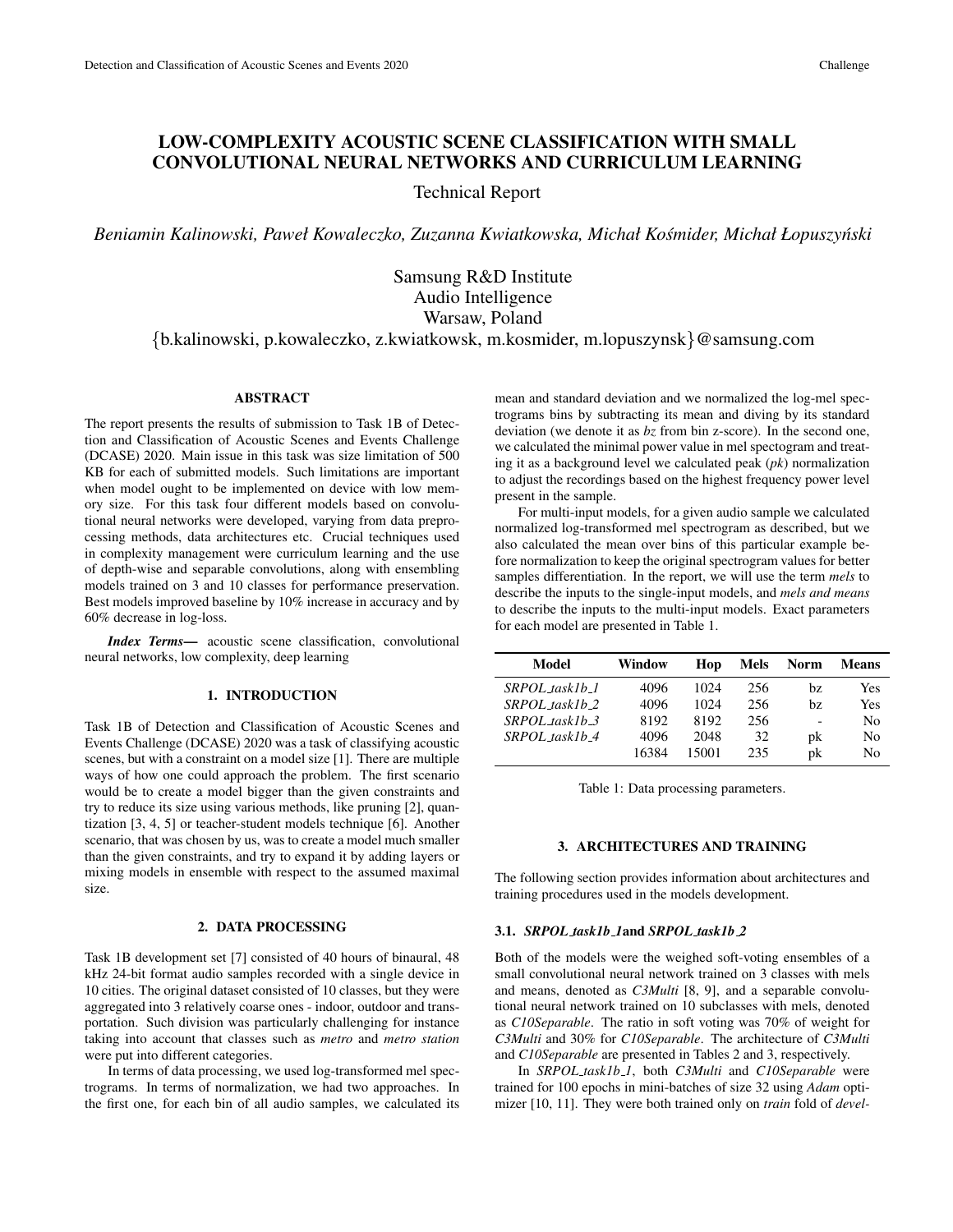| Outputs | Kernel | Stride | Params |
|---------|--------|--------|--------|
|         |        |        |        |
|         |        |        |        |
| 16      |        |        | 160    |
| 32      | 3      |        | 4640   |
| 32      | 3      |        | 9248   |
| 64      | 3      | 2      | 18496  |
| 64      | 3      |        | 36928  |
| 64      |        |        |        |
| 64      |        |        |        |
| 3       |        |        | 963    |
|         |        |        | 70435  |
|         |        |        |        |
|         |        |        |        |

Table 2: Architecture of *C3Multi* model.

| <b>Operation</b>         | Outputs | Kernel | Stride | Params |
|--------------------------|---------|--------|--------|--------|
| SepConvBlock*            | 16      | 3      |        | 41     |
| SepConvBlock*            | 32      | 3      | 2      | 688    |
| SepConvBlock*            | 32      | 3      |        | 1344   |
| SepConvBlock*            | 64      | 3      | 2      | 2400   |
| SepConvBlock*            | 64      | 3      |        | 4736   |
| SepConvBlock*            | 128     | 3      | 2      | 8896   |
| SepConvBlock*            | 128     | 3      |        | 17664  |
| <b>AveragePooling</b>    | 64      |        |        |        |
| Dense+Softmax            | 10      |        |        | 1290   |
| <b>Total</b>             |         |        |        | 37059  |
| *SeparableConv2D+ReLU+BN |         |        |        |        |

Table 3: Architecture of *C10Separable* model.

*opment* dataset, and their bests were chosen according to categorical cross-entropy loss on *evaluate* fold in each epoch. In both trainings, the learning rate for each epoch was calculated as

$$
\text{lr}(\text{epoch}) = 0.001 \cdot 0.9^{\lfloor \text{epoch}/2 \rfloor}.
$$
 (1)

Moreover, in *C10Separable* a mixup augmentation technique was used with  $\alpha = 0.2$  [12]. Input to both models was normalized with *bz*. Data was shuffled before training and after each epoch.

In *SRPOL task1b 2*, both *C3Multi* and *C10Separable* were trained on the whole *development* dataset and the last model after all 100 epochs was chosen. They were also trained using *Adam* with same mini-batch, learning rate schedule and loss. No augmentation technique was used. Input to both models was normalized with *bz*. Data was shuffled before training and after each epoch.

# 3.2. *SRPOL task1b 3*

The next solution was a single model, with its architecture presented in 4.

It was trained on 3 classes using *Adam* optimizer on 200 epochs with mini-batch of size 167 . The model was chosen based on best performance in terms of accuracy on *evaluate* fold. It was trained using categorical cross-entropy and learning rate was scheduled to follow

$$
\text{lr}(\text{epoch}) = 0.01 \cdot 0.9^{\lfloor \text{epoch}/2 \rfloor}.
$$
 (2)

| <b>Operation</b>                                                                               | <b>Outputs</b> | Kernel     | Params |  |  |
|------------------------------------------------------------------------------------------------|----------------|------------|--------|--|--|
| VGGBlock*                                                                                      | 16             | 7x1, 1x7   | 2000   |  |  |
| VGGBlock*                                                                                      | 48             | 9x1, 1x9   | 27936  |  |  |
| VGGBlock**                                                                                     | 64             | 11x1, 1x11 | 79232  |  |  |
| $ConvClassifier***$                                                                            | 3              | 3          | 1731   |  |  |
| <b>Total</b>                                                                                   |                |            | 110899 |  |  |
| $^*Conv2D+Conv2D+ReLU+BN+MaxPool2D(4)+Dropout(0.3)$<br>$*$ *Conv2D+Conv2D+ReLU+BN+Dropout(0.3) |                |            |        |  |  |

∗∗∗*Conv2D+GlobalAvgPool2D+Softmax*

Table 4: Architecture of *SRPOL task1b 3* model.

In loss, classes were weighed by 1.4 in indoor, 0.2 for outdoor and 0.15 for transportation. The data were not shuffled.

### 3.3. *SRPOL task1b 4*

The last model was a single model with architecture presented in 5. The input features are two log mel spectrograms using sizes presented in 1. The second log mel spectrogram transposed is the same size as the first one, thus they are concatenated and stored in two separate channels. Following [13] and [14] the training procedure was using Curriculum Learning divided into 3 splits starting from the easy samples and finishing at processing all training samples.

It was trained on 3 classes using Adam optimizer on 150 epochs with mini-batch of size 128. The model was chosen based on best performance in terms of accuracy on evaluate fold. The learning rate has been selected and is changing according to the cyclical learning rate [15]. The data has been shuffled using Tensorflow shuffle buffer of size 5% of the training data.

Additionally, apart from SpecAugment [16] other augmentation methods like time and frequency warping, time length control have been used[17].

| Operation                                                                                    | <b>Outputs</b> | <b>Kernel</b> | Params |  |
|----------------------------------------------------------------------------------------------|----------------|---------------|--------|--|
| VGGBlock*                                                                                    | 64             | 3x3           | 1216   |  |
| VGGBlock*                                                                                    | 96             | 3x3           | 55392  |  |
| $VGGBlock^*$                                                                                 | 64             | 3x3           | 55360  |  |
| ConvClassifier**                                                                             | 3              | 3x3           | 195    |  |
| <b>Total</b>                                                                                 |                |               | 112163 |  |
| *Conv2D+SeLU+BN+MaxPool2D(4)+AlphaDropout<br>**Conv2D+SpatialDropout+GlobalAvgPool2D+Softmax |                |               |        |  |

Table 5: Architecture of *SRPOL task1b 4* model.

# 4. RESULTS

In Tables 6 and 7 we present calculated models' sizes and results obtained on *development* dataset, respectively. For *SRPOL task1b 2*, which was trained on the whole dataset, we report results before retraining on the whole dataset.

# 5. CONCLUSIONS

In this report we present 4 solutions to Task 1B of DCASE 2020. In general, we use various convolutional neural networks models with